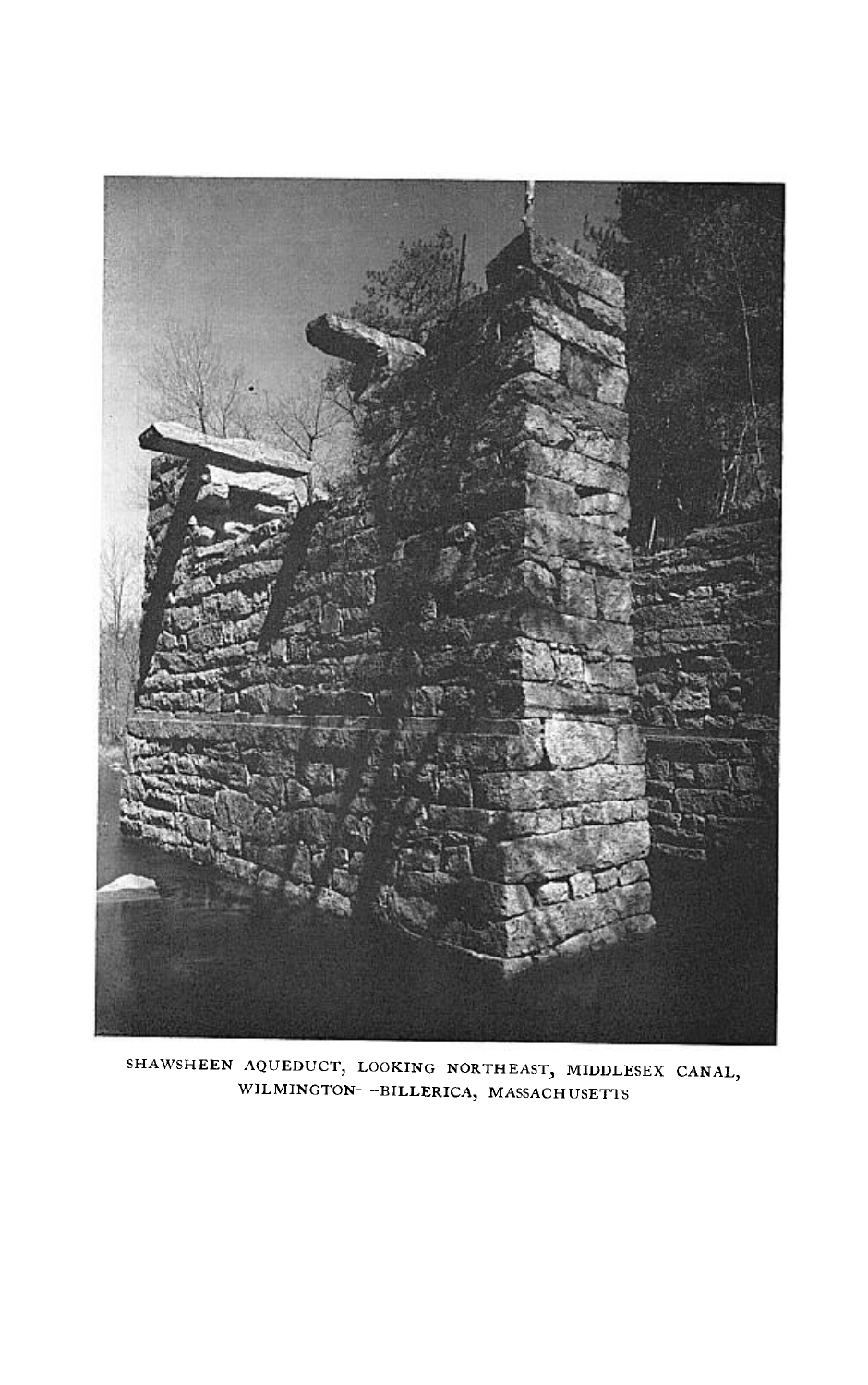## **OLD-TIME NEW ENGLAND**

**d' Quarter/y magazine Devoted to the cffncient Buildings,**  Household Furnishings, Domestic Arts, Manners and Customs, and Minor Antiquities of the New England People

**BULLETIN OF THE SOCIETY FOR THE PRESERVATION OF NEW ENGLAND ANTIQUITIES** 

Volume LVIII, No. 4 *April-June* 1968 Serial No. 212

## **Comparison of The Blackstone and Middlesex Canals**

**By BRENTON H. DICKSON** 

**T HREE major canals were completed in Massachusetts in the first twenty-odd years of the nineteenth century : the Middlesex, that went from Boston to Lowell, or more correctly, from Charlestown to Middlesex Village in the outskirts of Lowell; the Blackstone that went from Worcester to Providence ; and the Hampshire and Hampden, or Farmington, that went from Northampton to New Haven. Today we will just concern ourselves with the first two of these.** 

**They were both conceived about the same time in the early 1790's. The Middlesex began operating in 1803 but the Blackstone didn't get going until twenty-five years later, a delay that proved disastrous. The reason for the delay was lack of cooperation on the part of the Massachusetts Legislature in** 

**EDITORIAL NOTE: This paper was read at the first of the eighteenth series of Three Members' Afternoons, and is published here with the kind permission of the lecturer for the benefit of those members who could not be present.** 

**granting the Blackstone its charter. The idea of a canal connecting Boston with the Merrimack River and diverting the great natural resources of New Hampshire away from Newburyport and into Boston met with wholehearted approval in the capital city; however, the idea of the landlocked treasures of Worcester County making their way to the market by way of Rhode Island, and seeing Providence benefit from business that rightly belonged to Boston, was unthinkable. When the Blackstone Canal finally got its charter in 1823, Bostonians dreaded more than ever the evil effects of such a waterway. A few months before it was completed, the Boston Centinal issued a stern warning: "If the canal is not counteracted by some similar enterprise in this town, Boston will be, in a very few years, reduced to a fishing village."** 

**The situation was somewhat alleviated, three years after the canal went into operation, when the Boston and Worcester Railroad received its charter. The president of the House of Represen-**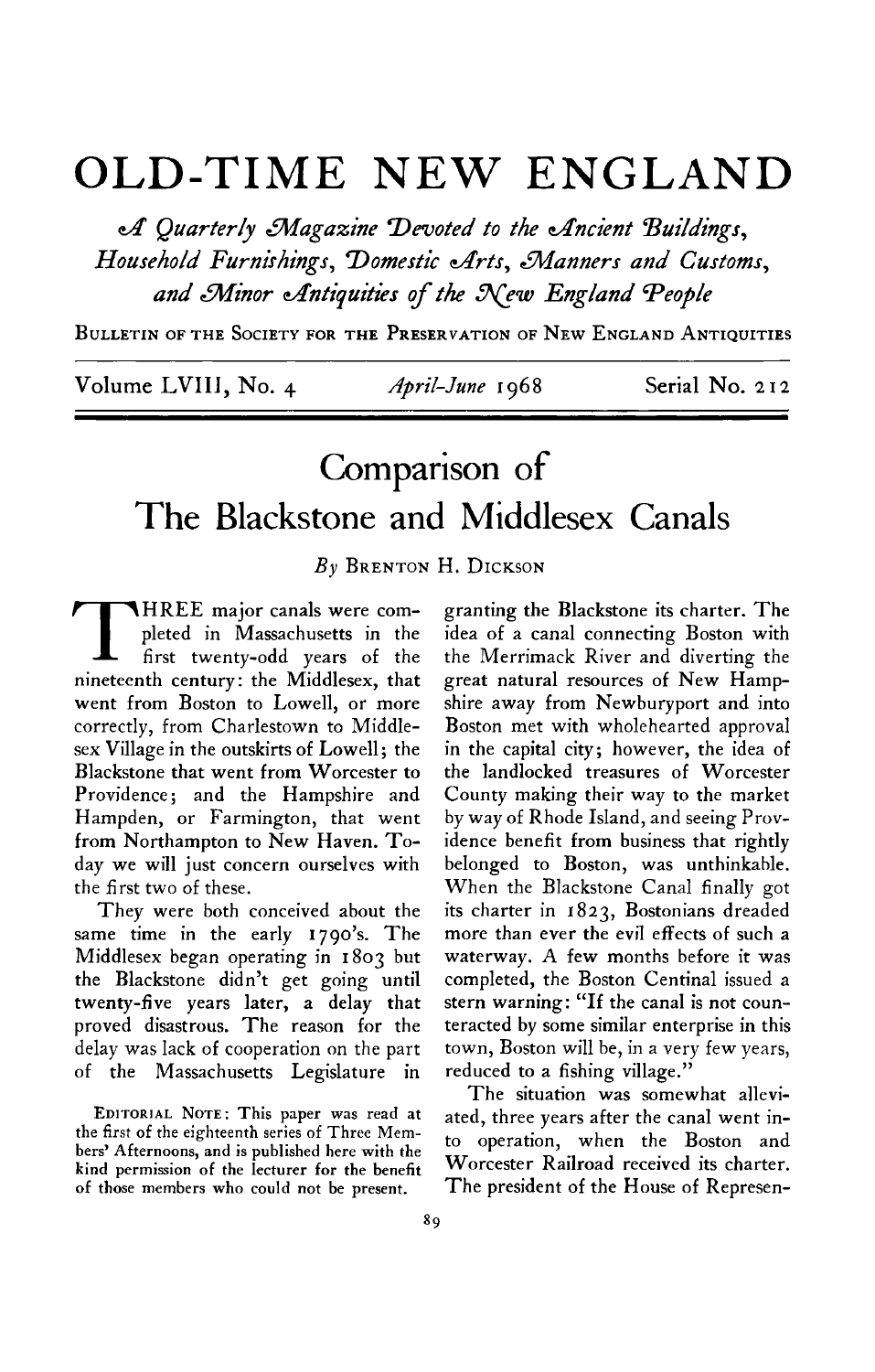**tatives who signed the enacted bills was a gentleman by the name of Leverett Saltonstall.** 

**But we're getting a little ahead of ourselves. During the first twenty years of the nineteenth century a number of canals were proposed to keep Boston from becoming commercially stagnant, among them one from Boston to Worcester to counteract the Blackstone, another from Boston to the Connecticut River to divert traffic away from the Farmington, and another from Boston to Troy, New York, to get a share of the Erie Canal business for Massachusetts. It is interesting to note that the route surveyed for this last project is very much the same as the route of the Boston and Maine Railroad. The surveyors recognized the necessity of tunneling through the Berkshires. To get over them would require 120 locks. These would not only consume an enormous quantity of water but it would take a boat two days to get through them, while a four-mile tunnel would only take an hour and twenty minutes. The location they chose was where the Hoosac Tunnel was bored many years later. The canal surveyors estimated the cost at less than a million dollars; actually it cost over ten million, which would have been the financial ruin of any canal company. All sorts of unforeseen obstacles kept cropping up, more and more money had to be raised and each raising was accompanied by the usual legal complications. At one point some frustrated party remarked that he knew a way of finishing that tunnel in no time-just put a group of lawyers at one end and a large fee at the other.** 

**Getting back to our original subject, when the Blackstone was finally completed the Middlesex was a well-established institution and enjoying its era of**  **greatest natural prosperity. I say natural because its biggest money-making days had an unnatural impulse behind them, namely construction of the Boston and Lowell Railroad. It has been said that the Middlesex Canal, "like an accusing ghost . . . seldom strays far from the Boston and Lowell Railroad to which it owes its untimely end." Rails, ties and other building materials were transported to their respective destinations on canal boats, and finally, the British-built locomotive traveled by boat to Lowell to be assembled in the machine shops there.** 

**The Middlesex Canal operated nearly thirty-two years unharassed by railroad competition, the poor Blackstone, only seven. An original investor in the Middlesex Canal, by retaining his interest, would have recovered 75 per cent of his money; a Blackstone investor, \$2.75 and the privilege of subscribing to stock in the Blackstone Canal Bank. The canal has been called the "greatest financial fiasco in the history of Providence."** 

**The Blackstone was beset with other difficulties that did not effect the Middlesex. For water it depended on a source that was already earmarked for manufacturing. Many establishments had sprung up along the line during the years of delay and in order to assure an adequate water supply for the canal reservoirs had to be provided. Unfortunately the increase in supply fell far short of requirements, especially as more and more mills began using the water. The Middlesex, on the other hand, had its own millpond in North Billerica, formed by a dam in the Concord River. There was no competition with industrial establishments on the sluggish Concord. For twenty-one miles upstream from the millpond the rise was only three and a half feet. According to Henry Thoreau, the only bridge ever washed away on this**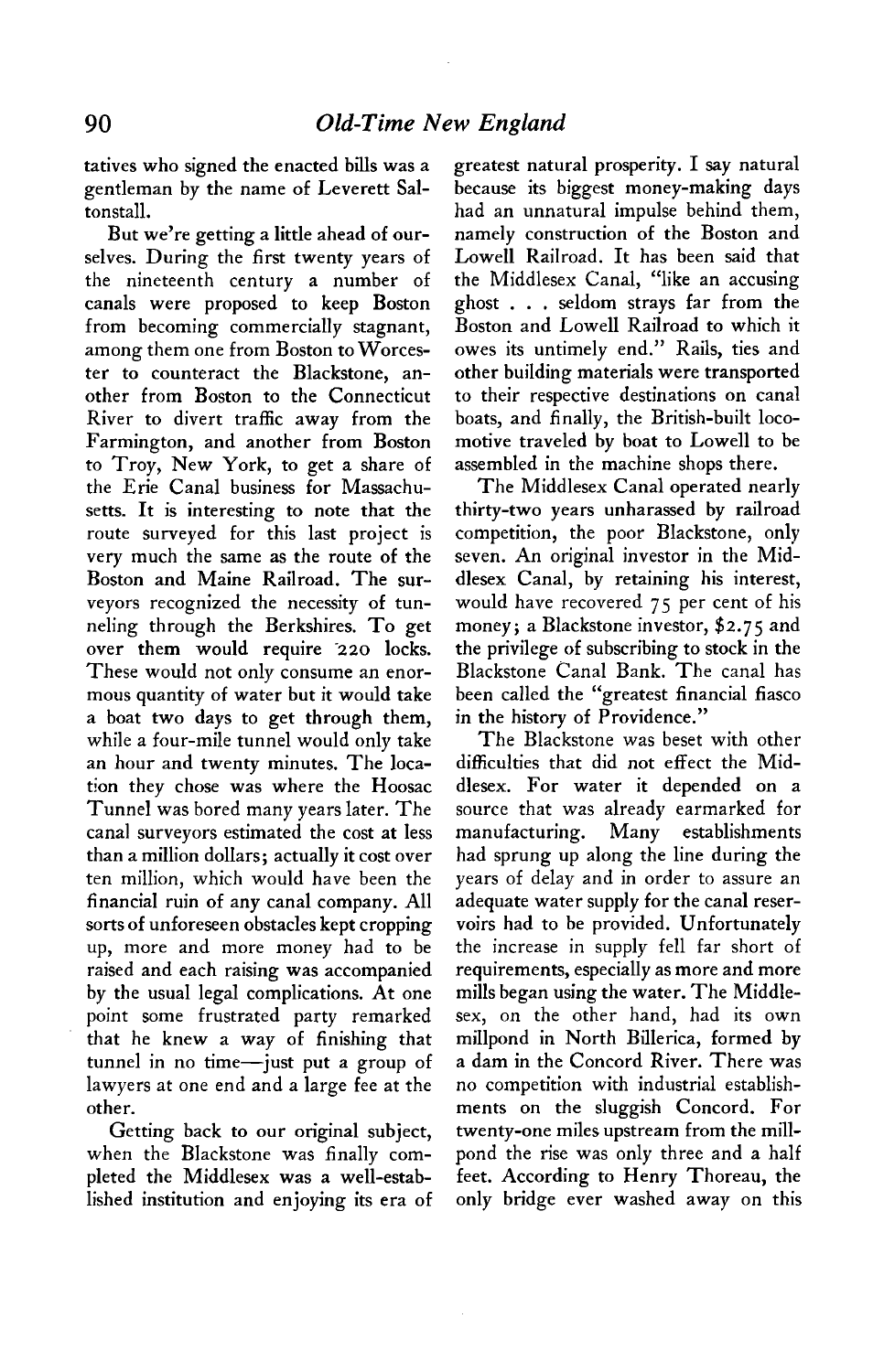**section was blown upstream by the wind.** 

**Now compare this head of less than two inches per mile with the Blackstone's ten feet per mile and you can see why the water-power potentials of the latter were early recognized and utilized. Though "a very Tom Thumb of a river, as rivers go in America," according to the Technical World, the Blackstone is,**  **tained. The Blackstone used slack water navigation in the river for about one tenth of its distance. This involved entering and leaving sixteen times. During periods of low water the boats would get stranded on the river shoals and during periods of flood the river sections were too swift to be navigated. This meant that clients had to wait for days or even weeks** 



**SHAWSHEEN AQUEDUCT, MIDDLESEX CANAL, WILMINGTON-BILLERICA, MASSACHUSETTS** 

**"the hardest working . . . the one most harnessed to the millwheels of labor in the United States, probably the busiest in the world."** 

**The Middlesex Canal, except for where it crossed the Concord River in jts North Billerica reservoir, was confined to its own ditch for its entire length. Except for months when it was frozen over, uninterrupted service could be main-** **at a time for delivery or pickup of freight. Worcester warehouses bulged with stranded merchandise. As time went on merchants got more and more disgusted with these interruptions to service and, with the canal being closed four or five months in winter on account of ice, they naturally sought more reliable means of transportation.** 

**However, none of these difficulties**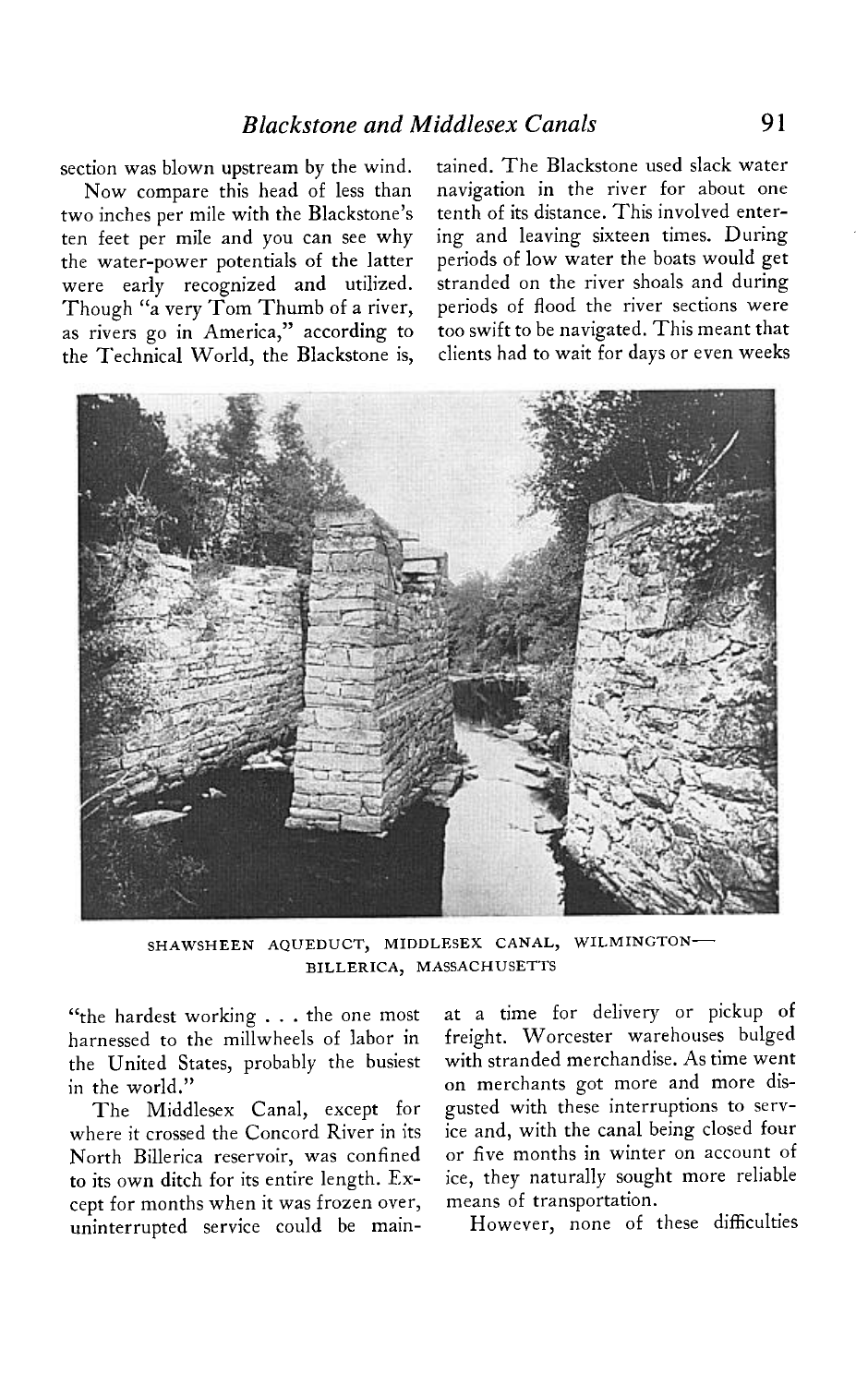**were anticipated. When the canal stock was offered in Providence there was a wild scramble for it and within three hours it was oversubscribed IOO per cent. Messengers were quickly dispatched to Worcester to see if any additional stock could be picked up there, but when they arrived they found that the Worcester quota had also been oversubscribed. Those who were not alloted any stock little realized, at the time, how fortunate they were!** 

**There was no wild scramble for Middlesex Canal stock. In those days American canaling was in its infancy and the stock had a speculative flavor. But by the Blackstone's time, canals had proved themselves to be a growing and reliable form of transportation and the shares a promising investment. The Middlesex was a pioneering enterprise and a courageous undertaking. It penetrated a countryside of sparse population-Medford, Woburn and Chelmsford, all small villages, with Lowell nonexistant and Boston itself a town of only 20,000. The Santee Canal in South Carolina, the only one to antedate the Middlesex, was still under construction. Pennsylvania canals, for which surveys were being made, were still very much on paper and the Erie only a dream. When the route for the Middlesex was first laid out, surveying and leveling instruments were unknown in New England. Loammi Baldwin of Woburn, the chief engineer, and Samuel Thompson of the same town, spent a week making elevations by a method Thompson had devised which consisted of squinting along a carpenter's level and making laborious calculations. His mistakes were amazing, to say the least. For instance, he estimated that the Concord River in Billerica was sixteen and a half feet lower than the Merrimack at Middlesex Village where the canal would** 

**enter it. Actually it was twenty-five feet higher, or an error of forty-one feet in six miles!** 

**Perhaps the best thing that came out of this original survey was the Baldwin apple. While working in Wilmington the surveyors noticed an unusual number of woodpeckers all, apparently, flying towards a certain spot. On investigation they found a wild apple tree with unusually good fruit. Baldwin, the engineer, did much to propagate and promote this apple. At first it was called the pecker apple on account of the woodpeckers.** 

**The directors realized that an accurate survey would be necessary before proceeding with the construction of the canal and they sent Baldwin to Pennsylvania to consult an Englishman named Mr. Weston who was surveying for canals there. Mr. Weston consented to come to Massachusetts and survey for the Middlesex. Baldwin wrote back that "Mrs. Weston has more than once expressed a passionate desire of visiting Boston and has frequently told me that she longed to be acquainted with ladies and gentlemen of that metropolis. She observed that all English gentlemen and ladies enjoyed themselves better in Boston than any place on the continent. I daresay that in my important business this is a very trifling circumstance to report to you-however, I declare that almost mv only hope of securing Mr. Weston's a&stance . . . rests on this circumstance." It was Mr. Weston's levels that inspired confidence in the feasibility of the canal.** 

**By the time the Blackstone came along, the art of leveling and surveying was pretty well established here. The company employed a Benjamin Wright who, they said, was "a skillful engineer under whose superintendence and estimates, the middle section of that stupen-**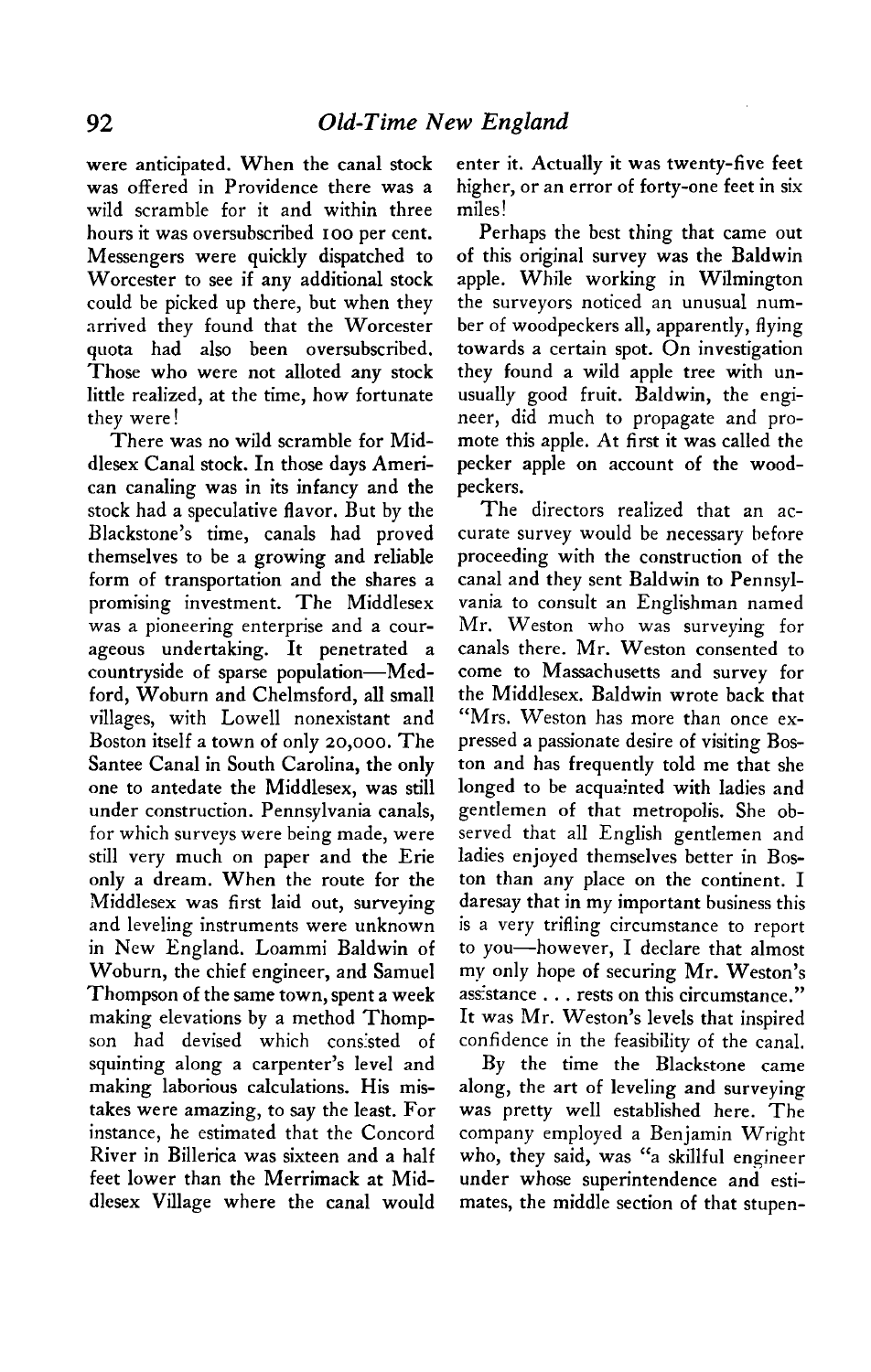**dous work, the Erie Canal was constructed." His big mistake, as already mentioned, was using slack water in the river. Experience had earlier demonstrated to Dewitt Clinton and others that this sort of thing was not practical. Perhaps it was done for the sake of economy. However, there was no penny-pinching in construction of the locks. With one exception, they were all made of hand-cut granite and there were forty-eight of them. The twenty-eight locks on the Middlesex Canal, with the exception of three, were originally made of wood and they all had to be replaced with stone after a few years. The Blackstone engineers undoubtedly bore this fact in mind in deciding against wood.** 

**Construction of both canals was by**  hand labor-picks, shovels and wheel**barrows. It took nine years to build the Middlesex; the Blackstone took only four. Building the 'Middlesex was a constant succession of trial and error; finding the proper lining to make the ditch watertight, devising a method for making hydraulic cement, etc., etc. The ingenious Baldwin overcame all these obstacles in the end, but they all took an abnormal amount of time-at least that was the opinion of the weary stockholders who grew tired of assessment after assessment with no prospect of any immediate return on their money.** 

**In I 797, six years before the canal was completed, the management, in an effort to cheer the weary stockholders, ordered the opening of the six-mile section between the Concord and Merrimack Rivers. Baldwin protested violently but he was overruled. The passengers embarked on two horse-drawn barges. As they proceeded along the canal the workmen marched beside them on either bank carrying their tools over their shoulders. They had received instructions from a** 

**notice that stated in part: "It is requested that the dress of the workmen be decent and clean, their movements active but regular, their behavior civil and respectful; in short their general conduct such as shall do honor to themselves and those concerned will consider themselves honored thereby." Once through the locks at Middlesex Village, the passengers disembarked and walked to Howard's Tavern for a handsome feast, and as they walked they passed between two rows of workmen still "martially holding their tools."** 

**Over the next few years excursions were held on this section from time to time to console the discouraged stockholders and to impress prominent citizens. The boats were decorated "gaudier than a circus wagon" to add cheer to an otherwise drab situation.** 

**No such junkets were necessary on the Blackstone. By now the technology of canal building was established and hopeful stockholders saw no delays other than those caused by the whims of the weather, or perhaps an occasional personnel problem. A few months before completion the following appeared in the paper, "The unusual supply of rain descending in continual showers, has been particularly unfavorable to the progress of the work. The contractors have been delayed in their operations by the fountains and streams bursting from the earth shadowed by constant clouds, and poured down from every hillside."** 

**The first excursion, a ten-mile trip from Providence, took place three months before the canal was opened for its entire length. Passengers embarked on the Lady Carrington, a very grand and beautiful vessel. She had a "palatial cabin running most of the length of her body," which was "conveniently and neatly arranged." She was painted white and had red cur-**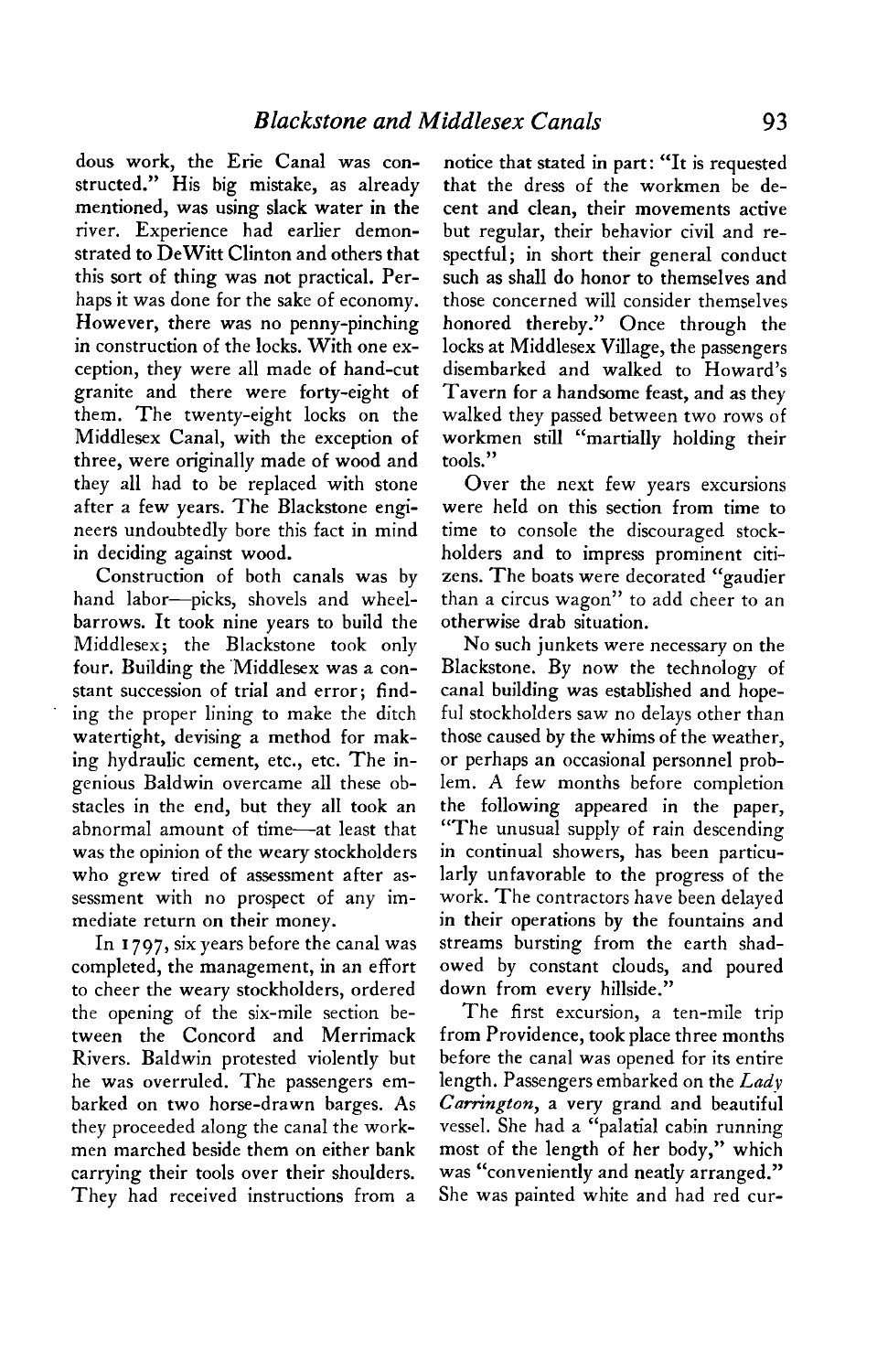**tains in her windows and left Providence July I, I 828, amid "a salute of artillary . . . seconded by the cheers of those on board and the shouts of hundreds of spectators who crowded the banks and surrounding eminences." There was a band of music aboard of eight or ten pieces. The trip was most successful.** 

**On a second excursion three days later, a man was sitting on the railing telling a story when suddenly the boat struck the canal bank and he went overboard. After being pulled back in, all wet through, he resumed his place on the railing and said, "as I was saying," and continued with the story as if nothing had happened.** 

**With the opening of the Canal the**  Lady *Carrington* took passengers from **Worcester to Providence or towns along the way but it was never a successful competitor with the stagecoach for passenger travel. The trip took fourteen hours with sometimes an overnight stop, either spending the night at a canal tavern or using sleeping accommodations aboard the boat, while the stagecoach left at 8:oo in the morning and arrived at 5:oo in the afternoon. However, the boat was considered "a pleasant conveyance for invalids who desire to travel or to take the sea air."** 

**The Middlesex Canal did a more successful passenger business. The trip to Middlesex Village took seven hours (and cost 75\$) and it connected with a ferry to Boston on the Charlestown end and a stage to Lowell on the upper end, that is, after Lowell became a place of some consequence. When the canal was dug there was no Lowell-just a small settlement known as East "Chumpsford" (trans., Chelmsford). Lowell didn't become a great textile center until several years later. The most pretentious of the pas-** **senger liners was the Governor Sullivan, sometimes referred to as the General Sullivan. It had a carpeted cabin and upholstered seats and was considered a model of comfort and elegance. It was towed by two horses at a trot and had right of way over all other craft. The**  passenger on the Governor Sullivan was **"protected by iron rules from the dangers of collision; undaunted by squalls of wind, realizing, should the craft be capsized he had nothing to do but walk ashore [he] . . . had plenty of time for observation and reflection. Seated in summer under a capacious awning he traveled the valley of the Mystic [where] . . . soft bits of characteristic New England scenery, clear cut as cameos, lingered caressingly in his vision; green meadows, fields riotous with blossomed clover, fragrant orchards and quaint old farmhouses with a background of low hills wooded to their summit."** 

**When the textile mills were built on the Merrimack, large quantities of coal and raw materials were shipped to them from Boston and finished goods returned, using canal transportation in both directions. But at first, cargoes were represented primarily by granite, lumber and agricultural products from the Merrimack Valley and vicinity. For many years, the shipyards on the Mystic River and the Navy Yard at Charlestown relied on the canal for the greater part of the lumber they used in shipbuilding, With locks around the various falls on the Merrimack, a vast area was opened up, Plymouth, New Hampshire being the upper limit of the river navigation.** 

**On the Blackstone Canal, cargoes shipped to Worcester included such commodities as salt, lime, coal and lumber. Soon after it opened a local paper announced that "a quantity of cherry plank**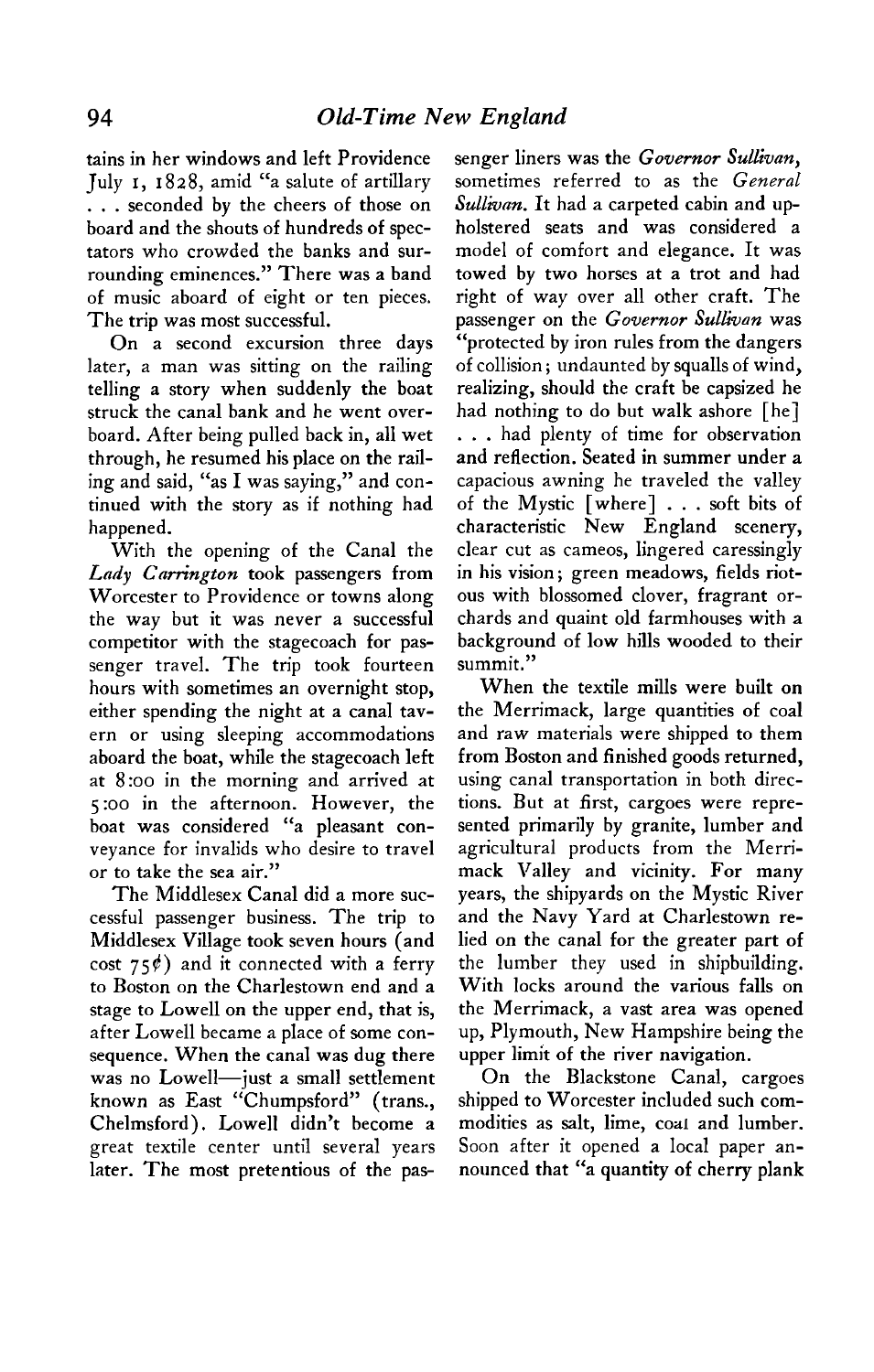**and joists was landed in this town . , . which grew in Michigan or Ohio at the head of Lake Erie, from which it was shipped down the lake to Buffalo, thence by the Erie Canal to Albany, from that place to Providence by sloop navigation and from Providence to this place by the Blackstone Canal-a distance . . . of at least 900 miles, four hundred of which is artificial navigation. It is thus that articles are made valuable in one section of the country where otherwise there would be no market for them, and another section is supplied at a fair rate with that which it must otherwise do without or buy at . . . exhorbitant prices."** 

**Cargoes that came overland to the Port of Worcester to be shipped out by canal included dairy products, agricultural products, chairs and coal from the Worcester coal mine. When the canal was built it was expected that this coal would contribute substantially to profits. Professor Hitchcock in his Geology of Massachusetts said of the coal, "it will be considered by posterity, if not by the present generation, as a treasure of great value." It was considered "suitable for furnaces where intense heat and great fires are required." It received much publicity in the local papers. For instance, "Captain Thomas has fitted up a stove for burning it in his barroom where for about a week past he has not used a particle of any other fuel, and has had as handsome and as good a fire as we have ever witnessed of either the Lehigh or Schuylkil coal." It is possible that these opinions were influenced by a touch of what Captain Thomas served in his barroom.** 

**In developing the mine a shaft was driven three hundred feet into the hill and at one time twenty men were employed there. However, when Colonel**  **Amos Binney, its chief promoter, died the mine was closed and it was reported that the mineral "which might be made to give motion to the wheels of manufacturing . . . has been permitted to rest undisturbed in its bed." People who used the coal, the publicity notwithstanding, were inclined to feel it vastly overrated. One user caustically remarked that the residual ash weighed more than the coal itself!** 

**The Blackstone had not been operating many months when boatmen discovered that short hauls were the most profitable, especially in stretches with fewer locks. Worcester people felt neglected. The inhabitants, the newspaper said, "have derived but little benefit from the . . . canal during . . . the last fortnight, although they had hundreds of tons of freight which they were anxious to get up. The reason is that all the boats now on the canal can be more profitably employed in doing the business of the lower end of the route. We hope our citizens will take measures to have a regular line of boats from this place early in the spring."** 

**On the pleasanter side, there were excursion boats that took passengers on holiday jaunts. One of the better remembered was a picnic in Waterford where the Congregational Society of that town played host to the Uxbridge Congregational Society. "So together with many from North Uxbridge they made a goodly number. They went by canal. The boat was decorated with festoons and evergreens and . . . a kind of bannerette . . . called Gideon's Lamp." The trip took three hours and progress was so slow that many of the passengers got out and walked. At one sharp turn the boat nearly upset. When they got to the picnic spot there was a scarcity of lunch. "The**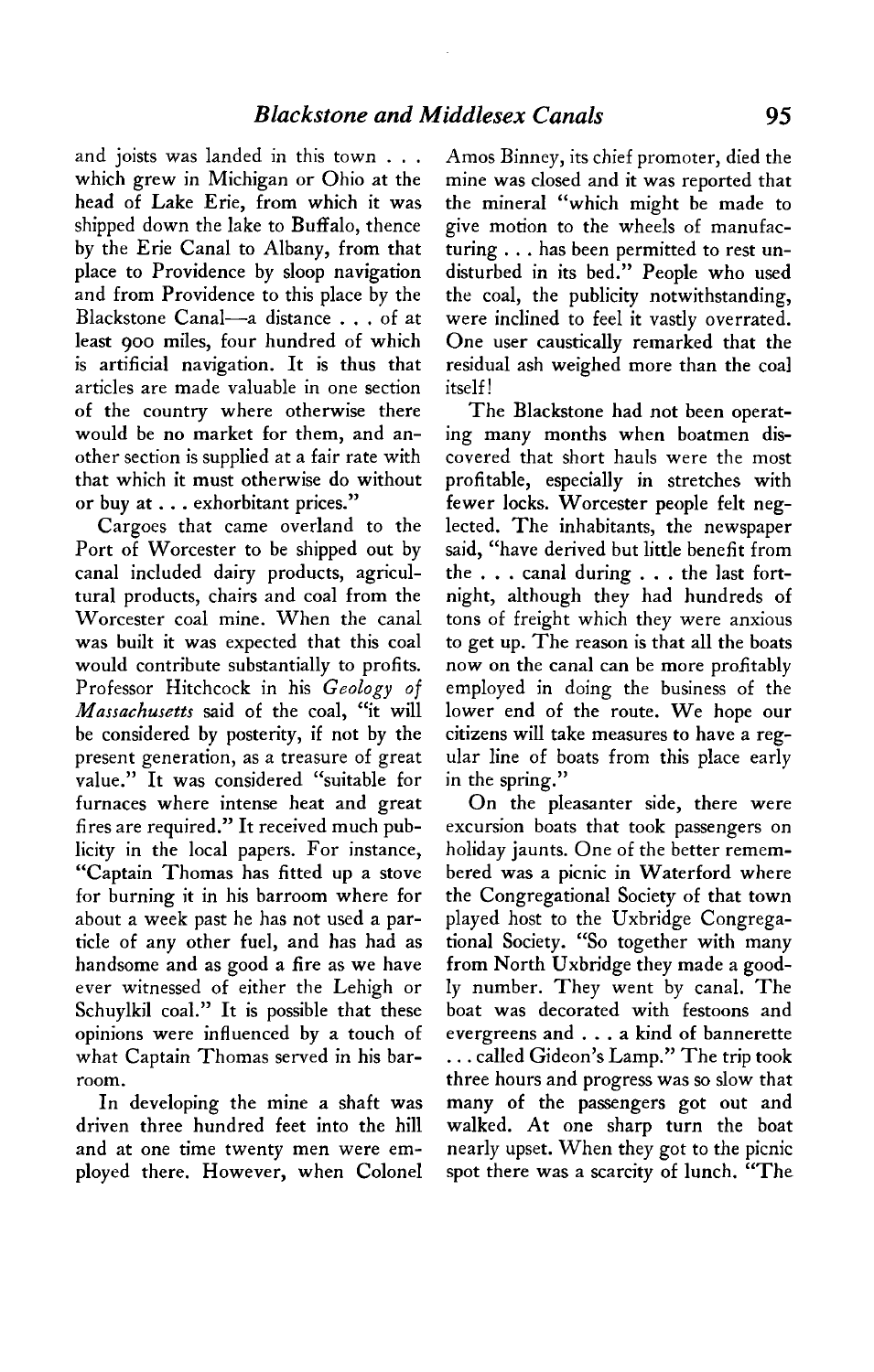**Uxbridge guests expected the Waterford people to furnish the repast so went without any food. The Waterford people evidently did not so intend their invitation, so when lunch time came the Uxbridge people were not invited to partake with them." One of the passengers came to the rescue and bought a barrel of crackers and a quantity of cheese out of which the Uxbridge people made their lunch.** 

**On the Middlesex Canal, Horn Pond in Woburn was a favorite place to go on a holiday, being readily accessible by boat. Pleasure barges took passengers on scenic trips around the lake while "Kendall's Brass Band and the Brigade Band of Boston rendered sweet harmony and the crowds wandered from the groves to the lake and back to the canal where shots of lumber, rafts and canal boats were continually passing through the locks."** 

**One young lady, writing in her diary about a trip to Horn Pond, mentions stopping near some water lilies. Some of the ladies expressed a desire for them and Daniel Webster, who happened to be aboard, remarked: "If I was a young man I should not let a young lady ask for those flowers in vain." Whereupon two gallant men "dashed into the lake and wading about gathered a number of lilies, brought them to shore and distributed them at the great risk of their health as they were obliged to wear their wet clothes the rest of the afternoon. Fortunately they were attired in black silk or stuff pantaloons which were not injured in appearance." The diary also states that the young lady's mother considered it very thoughtless of Mr. Webster to say what he did and to encourage the young men to run the risk of pneumonia.** 

**The Blackstone had one thorn in its** 

**side that the Middlesex managed to avoid-sabotage. There were constant disputes between boatmen and millowners. The millowners said that the canal was using too much water; the boatmen maintained, and correctly, that there wouldn't be all that water there except for the reservoirs built by the canal company. As early as 1829, the second year of operation, the embankment of a canal feeder near Millbury was destroyed by some laborers in the employ of a manufacturing establishment. The event received much adverse publicity and the embarrassed millowner, who had ordered the work done, made reparation. As time went on, sabotage became less and less of a transgression and millowners openly indulged in it. In order to conserve their dwindling water supply they sometimes dumped large stones into the locks by night, rendering them inoperative; the boatmen retaliated by threatening to burn the mills and armed guards had to be hired to prevent any such disaster.** 

**Tolls on the Blackstone reached their peak in 1832, three years before completion of the Boston and Worcester Railroad. That year nearly \$19,000 in tolls was collected, rather a puny figure when one considers that the canal cost \$750,000. They also paid the first and biggest dividend that year: \$1.00. Receipts slumped badly with the advent of the railroad and continued downward during the remainder of the canal's existence. The last toll was collected in 1848, a year after the canal was dealt a fatal blow by the advent of the Worcester and Providence Railroad. Passengers could now make the trip in two hours instead of fourteen by boat or nine**  by stagecoach. The canal could only **operate from an hour before sunrise un-**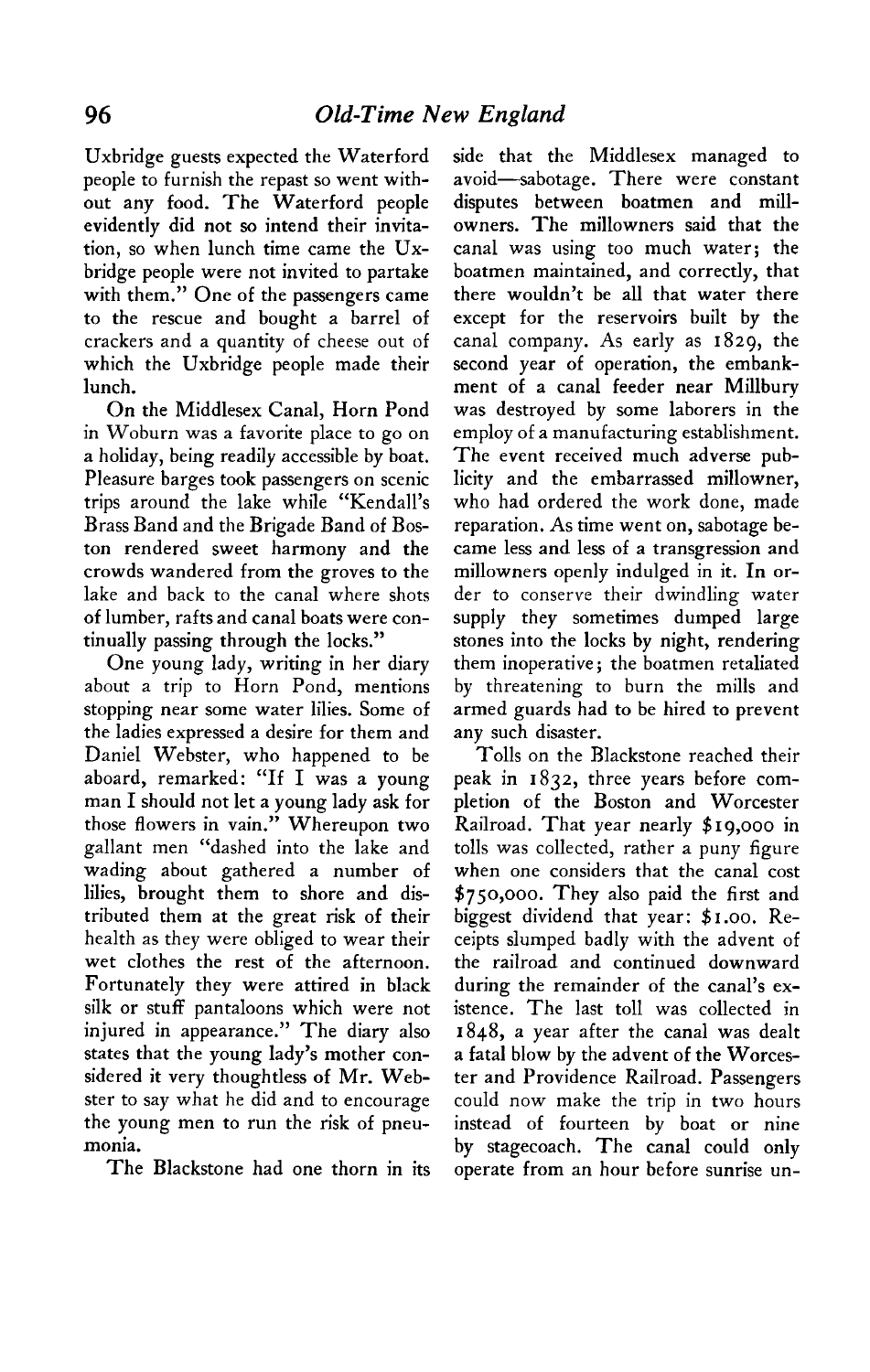**til an hour after sunset; the railroad could run at night. When the Boston and Worcester Railroad went into operation thirteen years earlier, night railroading was not permitted except when unavoidable. Locomotives were not equipped with headlights. Once a train got delayed outside Worcester and had** 

**came this note of warning: "In a short time a large part of the tolls will be paid to another corporation." Three years later, in 1836, the canal lost its Lowell tonnage to the railroad, but continued to operate reasonably profitably for another six years, by which time the railroad had been extended to Concord,** 



**VIEW LOOKING SOUTH DOWN THE MIDDLESEX CANAL, SCHOOL STREET, NORTH WOBURN, MASSACHUSETTS** 

**to complete its journey after dark. The engineer reported that he "ran into some cattle at 9 P.M. and killed two of them. It was so dark, could not see."** 

**Tolls on the Middlesex reached a peak**  in 1833. The figure reflected business **stimulated by construction of the Boston and Lowell Railroad. That year a dividend of \$30 a share was paid but with it**  **New Hampshire ; and after that tolls rapidly faded out until I 853 when the last one was collected.** 

**When abandonment appeared inevitable a scheme was proposed for using the ditch as an aqueduct to bolster Boston's diminishing water supply. Caleb Eddy, the manager, wrote: "If the canal cannot put out the fire of the locomotive, it**